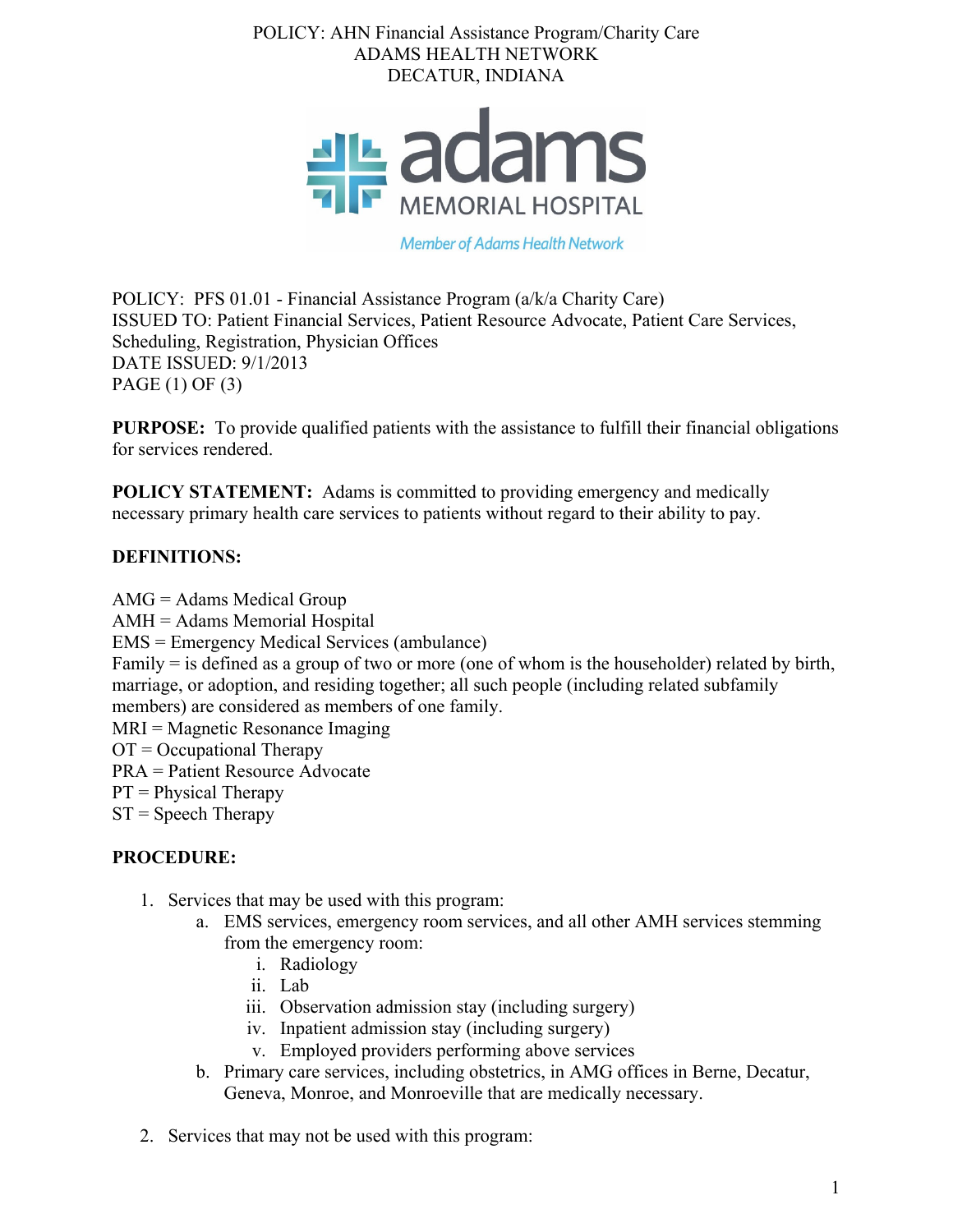#### POLICY: AHN Financial Assistance Program/Charity Care ADAMS HEALTH NETWORK DECATUR, INDIANA

- a. Scheduled procedures at AMH, e.g.: surgery, scope, pain management, ambulatory care, obstetric deliveries, etc.
- b. Scheduled tests and elective services at AMH, e.g.: MRI, ultrasound, nuclear medicine, sleep lab, outpatient laboratory, radiology, rehab (PT/OT/ST), etc.
- c. Patient directed services (no provider order needed), e.g.: Direct Access Testing in the Laboratory, Direct Access Physical Therapy, etc.
- d. StatCare.
- e. Specialty care services in AMG offices, e.g.: pulmonary, orthopedics, general surgery, gynecology, wound care, pain management, physical medicine and rehabilitation, etc.
- f. Contracted services, such as, Summit Radiology and Indiana Pathology.
- g. Services not billed by AMH or AMG.
- 3. Signage:
	- a. Signage regarding this Financial Assistance Program will be displayed in the emergency room and AMG office settings.
	- b. The policy will be displayed on the AHN website and available for download or can be requested from the PRA.
- 4. Eligibility:
	- a. Discounts will be based on income and family size only.
		- i. AMH uses the Census Definition of family. (See above in the Definitions section.)
		- ii. Income includes earnings, unemployment compensation, workers' compensation, Social Security, Supplemental Security Income, interest, dividends, rents, royalties, income from estates, trusts, education assistance, alimony, child support, assistance from outside the household, and other miscellaneous sources. Non-cash benefits, such as food stamps and housing subsidies, do not count.
	- b. The patient must reside in Adams County, Indiana.
- 5. Discount percentages The measure for financial assistance will be a sliding scale based on the U. S. Department of Health and Human Services' Federal Poverty Guidelines (FPG) as follows:
	- a. At or below  $100\%$  of FPG =  $100\%$  discount.
	- b. At or below  $150\%$  of FPG = 75% discount.
	- c. At or below 200% of FPG =  $50\%$  discount.
- 6. Application process Applicants for the Financial Assistance Program must complete the application form. Supporting documentation, such as tax returns and check stubs, as listed in the application form are required. Applications are available by contacting the PRA via telephone at 260-724-2145 x11108 or in-person Monday-Friday, from 8:00 am until 4:30 pm.
	- a. Applications will be accepted and considered at any time up until the date that is 240 days after the date of the first billing statement. Applications made during this time frame will be considered even if the account has already been placed with a collection agency. If such as application is received, collection efforts will be terminated or modified as appropriate based on the financial assistance determination.